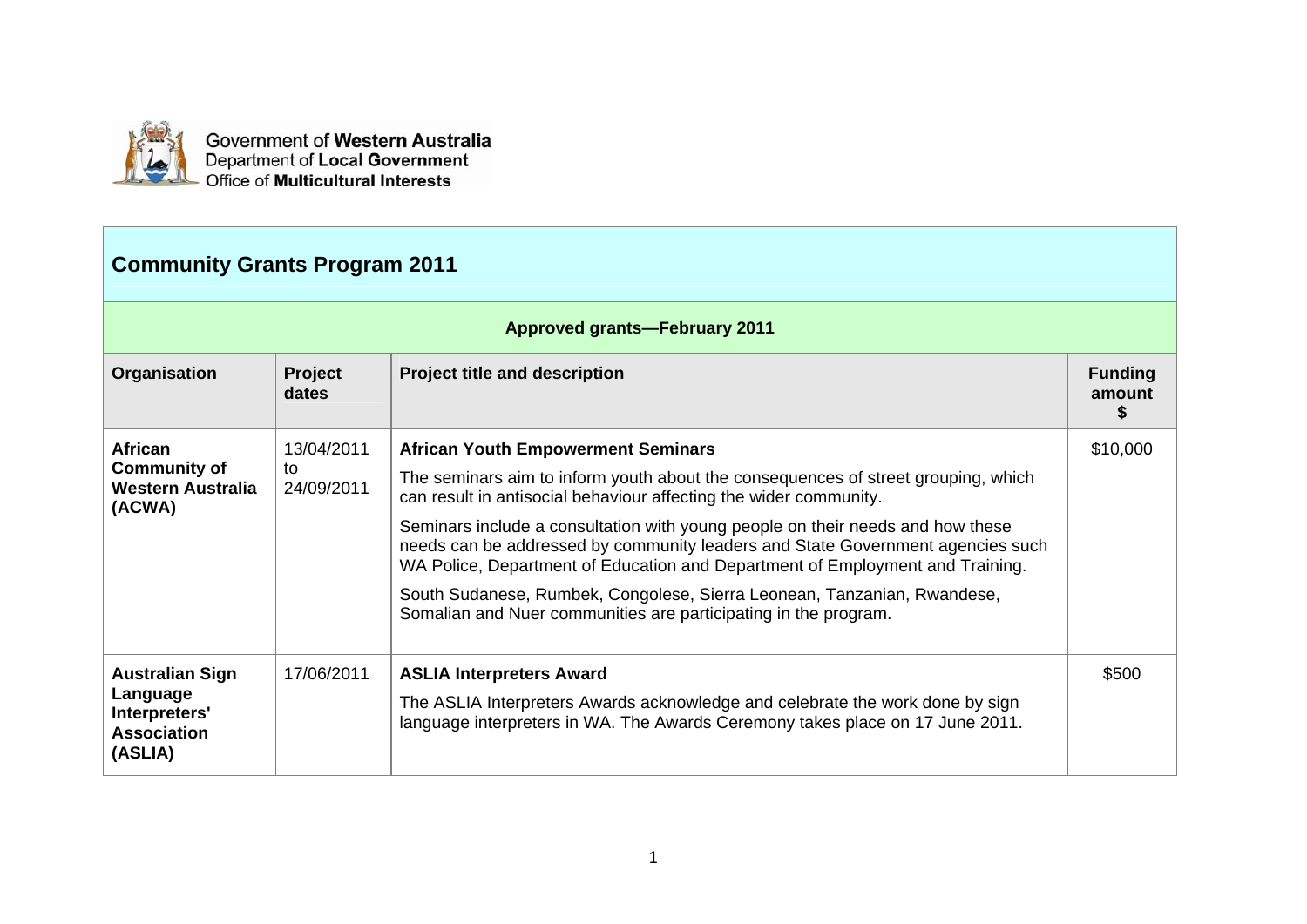| Organisation                                                                                     | Project<br>dates         | <b>Project title and description</b>                                                                                                                                                                                                                                                                                                                                                                                                                                                                                                                  | <b>Funding</b><br>amount<br>S. |
|--------------------------------------------------------------------------------------------------|--------------------------|-------------------------------------------------------------------------------------------------------------------------------------------------------------------------------------------------------------------------------------------------------------------------------------------------------------------------------------------------------------------------------------------------------------------------------------------------------------------------------------------------------------------------------------------------------|--------------------------------|
| <b>Australia</b><br><b>Somaliland</b><br>Women, Children<br>and Youth<br><b>Association Inc.</b> | 21/05/2011               | <b>Somali Cultural Celebration</b><br>A celebration of Somali culture and its promotion to the wider WA community. Activities<br>include henna painting demonstrations, cooking demonstrations and tastings, a concert<br>of folk dancing and drumming, and storytelling for children.                                                                                                                                                                                                                                                                | \$2500                         |
| Givlife Inc.                                                                                     | 05/2011 to<br>25/05/2012 | Martedi - a tavola spuntino! It's Tuesday - Time for Lunch!<br>A monthly lunch hosted for Italian speakers who are isolated due to poor English<br>language skills. The lunches include guest speakers from government agencies as well<br>as local community services and volunteer groups who will deliver informative talks on<br>facilities and services available for seniors.                                                                                                                                                                   | \$3000                         |
| <b>Ishar Multicultural</b><br><b>Women's Health</b><br><b>Centre</b>                             | 24/03/2011               | <b>Mirrabooka Celebrating Harmony Week 2011</b><br>A one-day Harmony Week festival celebrating cultural diversity within Mirrabooka and<br>surrounding areas and fostering social cohesion among CaLD, Aboriginal and<br>mainstream communities. The event takes place at Mirrabooka Shopping Centre and<br>includes multicultural foods, school performances, information stalls, market stalls and<br>henna painting. Free activities for children and youth such as basketball competitions<br>and a drumming workshop are also part of the event. | \$7400                         |
| <b>Rumbeck Youth</b><br><b>Association in WA</b>                                                 | 19/03/2011               | <b>Multicultural Harmony Day Celebration</b><br>A one-day Harmony Day event celebrating the diversity and cultures of people in the<br>City of Wanneroo. This event takes place at the Wanneroo Library and Cultural Centre<br>and includes cultural dance, drumming, singing and theatre performances, sporting<br>activities for all ages and multicultural arts and craft activities for children. There will<br>also be food stalls, information stalls, cultural arts and clothing displays.                                                     | \$5000                         |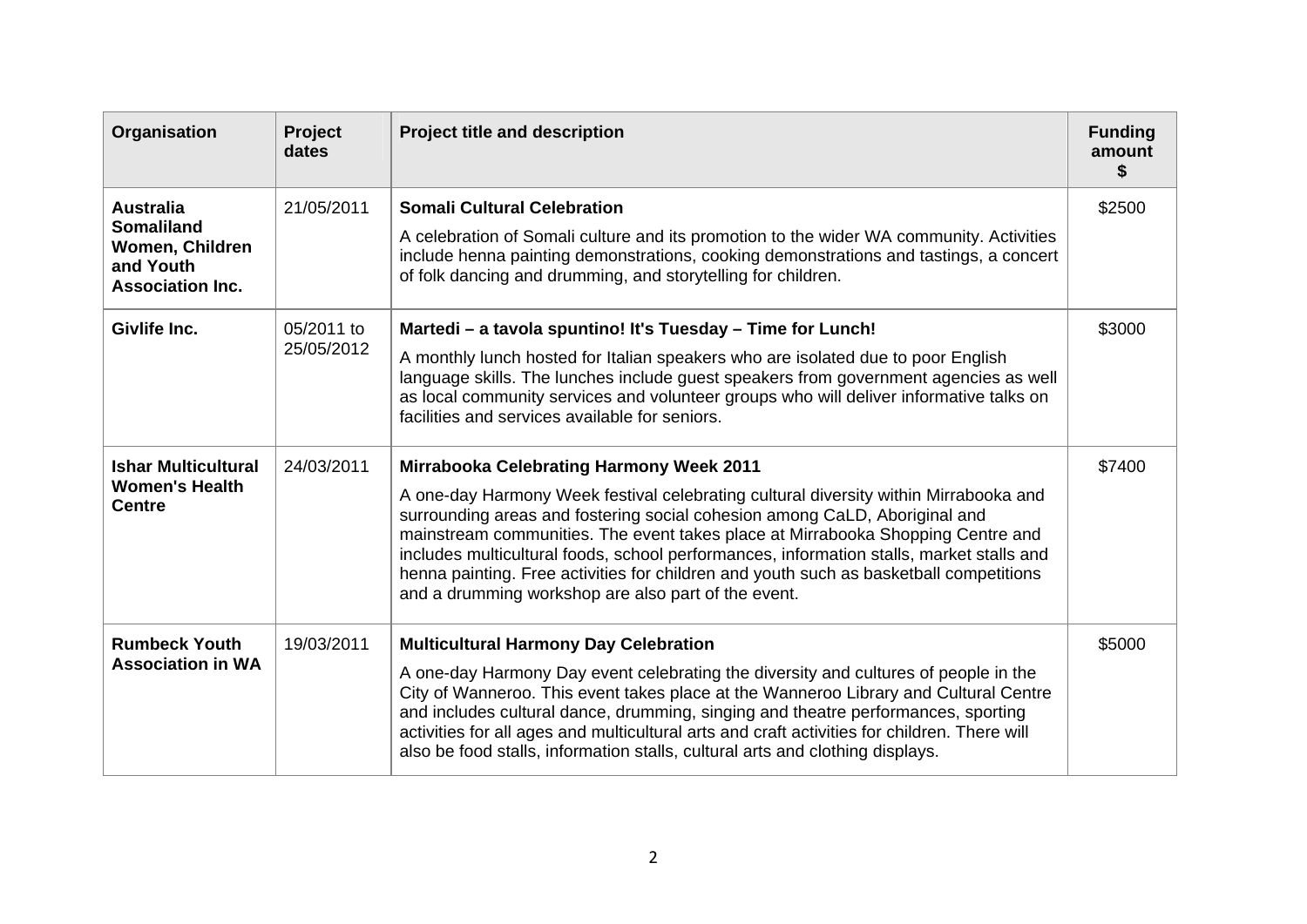| Organisation                                      | <b>Project</b><br>dates        | <b>Project title and description</b>                                                                                                                                                                                                                                                                                                                                                                                              | <b>Funding</b><br>amount |
|---------------------------------------------------|--------------------------------|-----------------------------------------------------------------------------------------------------------------------------------------------------------------------------------------------------------------------------------------------------------------------------------------------------------------------------------------------------------------------------------------------------------------------------------|--------------------------|
| <b>The Bari</b><br><b>Community of WA</b><br>Inc. | 26/03/2011<br>to<br>23/04/2011 | <b>Mental Health and its Impact on Community Settlement</b><br>The project addresses mental health issues following suicide or attempted suicide<br>within the community. Adult members, both men and women, of the Ma'di, Denka and<br>Zande communities will be provided with information on how to get help. Four<br>workshops are scheduled with presenters from Swan District Adult Mental Health and<br>Graylands Hospital. | \$5000                   |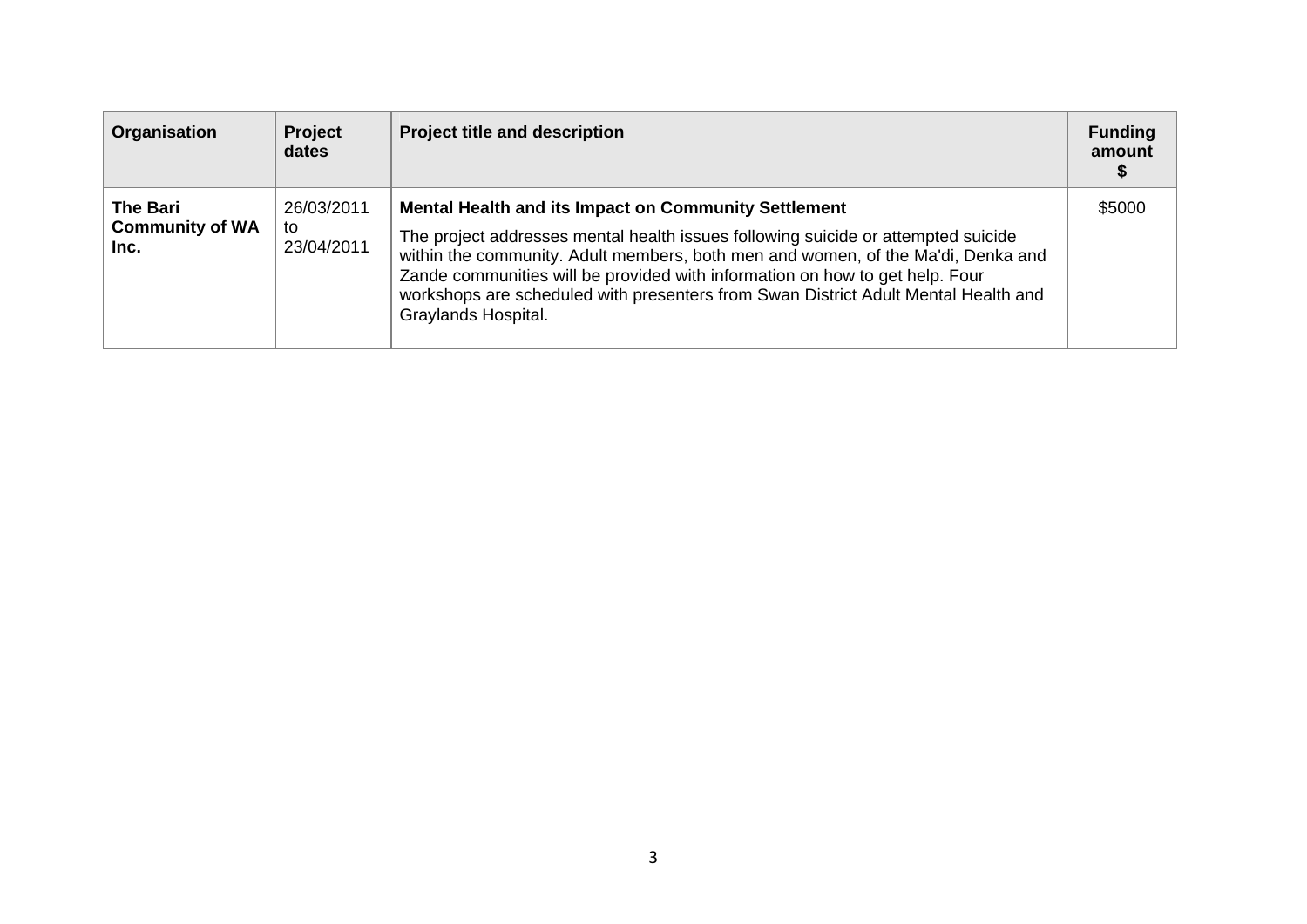|                                                                                                        |                                                                  | <b>Approved grants-May 2011</b>                                                                                                                                                                                                                                                                                                                                                                                                                                                                                                                                            |                          |
|--------------------------------------------------------------------------------------------------------|------------------------------------------------------------------|----------------------------------------------------------------------------------------------------------------------------------------------------------------------------------------------------------------------------------------------------------------------------------------------------------------------------------------------------------------------------------------------------------------------------------------------------------------------------------------------------------------------------------------------------------------------------|--------------------------|
| Organisation                                                                                           | Project<br>dates                                                 | <b>Project title and description</b>                                                                                                                                                                                                                                                                                                                                                                                                                                                                                                                                       | <b>Funding</b><br>amount |
| <b>Association of</b><br>Liberian<br><b>Community of</b><br><b>Australia in West</b><br>Australia Inc. | 21/07/2011<br>$\mathsf{t}$<br>26/07/2011                         | <b>Building a Strong Community Through Unity</b><br>This project is a part of a national convention in Perth held from 20–26 July that<br>encompasses social inclusion and capacity building initiatives for various Liberian tribal<br>groups. Activities include training and workshops in the areas of settlement, family<br>relations, parenting, youth and law, leadership, social and cultural and sports events.<br>The project culminates with a special celebration on Liberian National Day on 26 July.<br>Ishar and MMRC will facilitate some of the workshops. | \$4995                   |
| <b>Bengali</b><br><b>Association of</b><br><b>Western Australia</b><br>Inc.                            | 19/08/2011<br>to<br>10/09/2011                                   | <b>Cultural Fusion Nite-East Meets West</b><br>Cross-cultural presentations of artists from Indian, Australian and other Asian<br>communities to promote harmony and showcase Bengali literature, music, dance and<br>drama. Various community organisations including KULCHA, UWA, Youth Ballet of WA<br>are participating.<br>An audience of 330 is expected.                                                                                                                                                                                                            | \$3630                   |
| <b>Buddha's Light</b><br><b>International</b><br><b>Association of WA</b>                              | 09/04/2011<br>to<br>10/04/2011<br>(deferred<br>from Feb<br>2011) | <b>Buddha's Birthday and Multicultural Festival 2011</b><br>To embrace all people regardless of culture, race, belief, age or gender and promote<br>peace, co-existence and appreciation of WA's multicultural identity. Activities organised<br>include multicultural performances, vegetarian food fair and meditation classes.                                                                                                                                                                                                                                          | \$5000                   |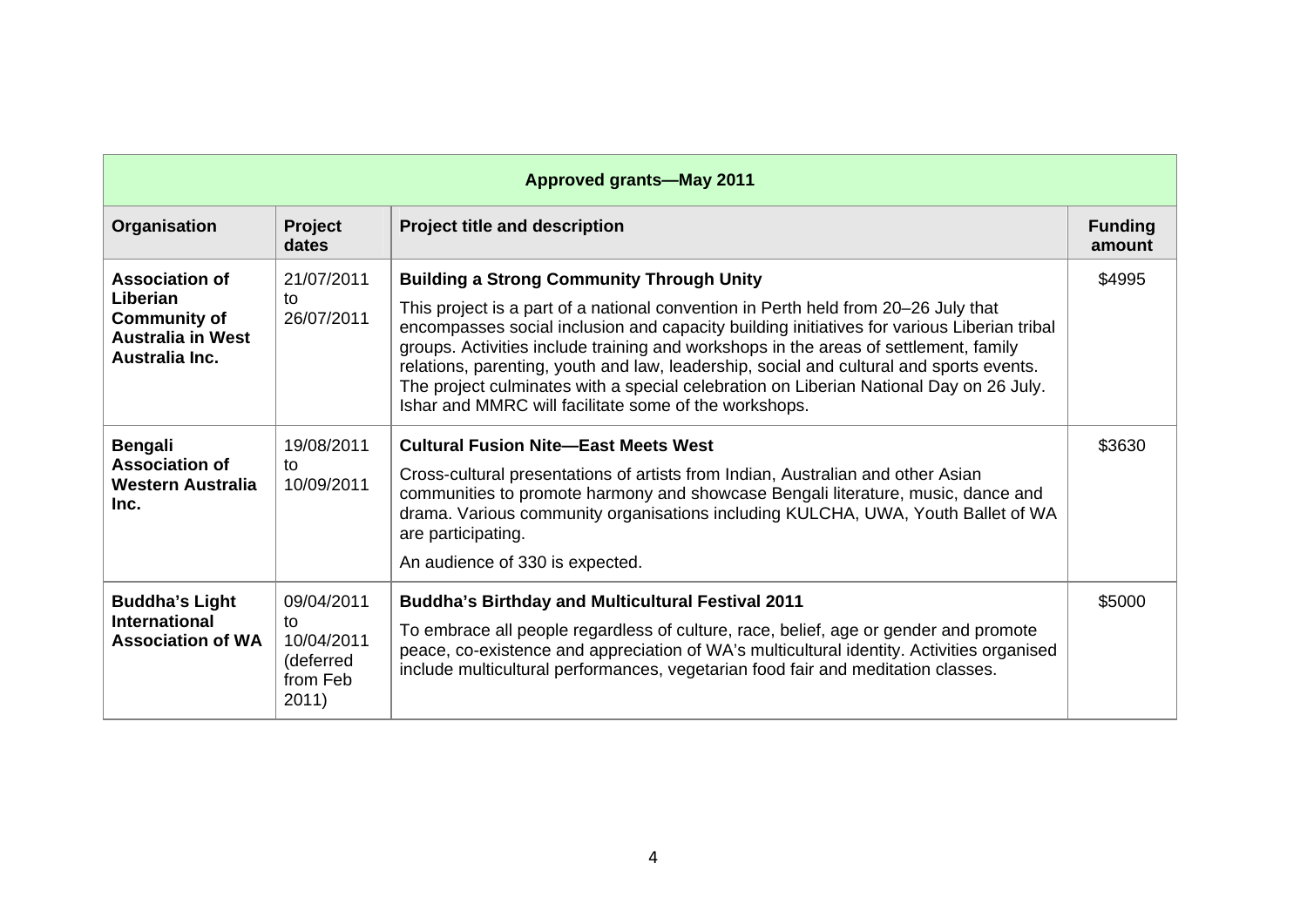| Organisation                                          | Project<br>dates                                                 | <b>Project title and description</b>                                                                                                                                                                                                                                                                                                                                                                                                                                                                                   | <b>Funding</b><br>amount |
|-------------------------------------------------------|------------------------------------------------------------------|------------------------------------------------------------------------------------------------------------------------------------------------------------------------------------------------------------------------------------------------------------------------------------------------------------------------------------------------------------------------------------------------------------------------------------------------------------------------------------------------------------------------|--------------------------|
| <b>Edmund Rice</b><br><b>Camp for Kids WA</b><br>Inc. | 1/07/2011 to<br>30/06/2012<br>(deferred<br>from Feb<br>2011)     | Multicultural Youth Leadership Development Project<br>The project will provide youths with opportunities to develop and practise leadership<br>skills that will enable them to act as community leaders and contribute to community<br>harmony. The program consists of two four-hour leadership training sessions per<br>month over 12 months. Participants will also attend a Leadership Camp, as well as<br>plan, organise and run the Edmund Rice Games Olympic Sports Camp, which was a<br>great success in 2010. | \$15,000                 |
| Omega<br><b>Pentecostal</b><br>Church Inc.            | 04/09/2011<br>to<br>20/11/2011<br>(deferred<br>from Feb<br>2011) | <b>Rwandese Women Sewing Skills Training</b><br>A project empowering Rwandese women through sewing skills training. The women<br>will be trained on techniques needed to sew and repair clothing for their families or<br>others in their community, leading to potential micro-enterprise activities.                                                                                                                                                                                                                 | \$5000                   |
| <b>Italian Aged Care</b><br>Inc.                      | 01/09/2011<br>to<br>30/11/2011                                   | <b>Creation of a Culturally Specific Mediterranean Aged Resident Family</b><br><b>Community Garden</b><br>A garden project which involves planting fruit trees, herbs and landscaping to create<br>connection with the past for residents experiencing dementia. Residents (mostly of<br>Italian descent) and community members will use the garden for meetings, information<br>sharing, cooking and making arts and crafts.                                                                                          | \$10,000                 |
| <b>Patricia Giles</b><br><b>Centre Inc.</b>           | 01/08/2011<br>to<br>30/06/2012                                   | <b>Child's Play Therapeutic Program-Moon and Stars</b><br>A creative form of psychological intervention for mothers and children from CaLD<br>backgrounds experiencing violent and traumatic situations. Programs are tailored to<br>meet the language needs of the client. Various refuge service organisations including<br>Ruah and Warrawee Refuge are involved.                                                                                                                                                   | \$2860                   |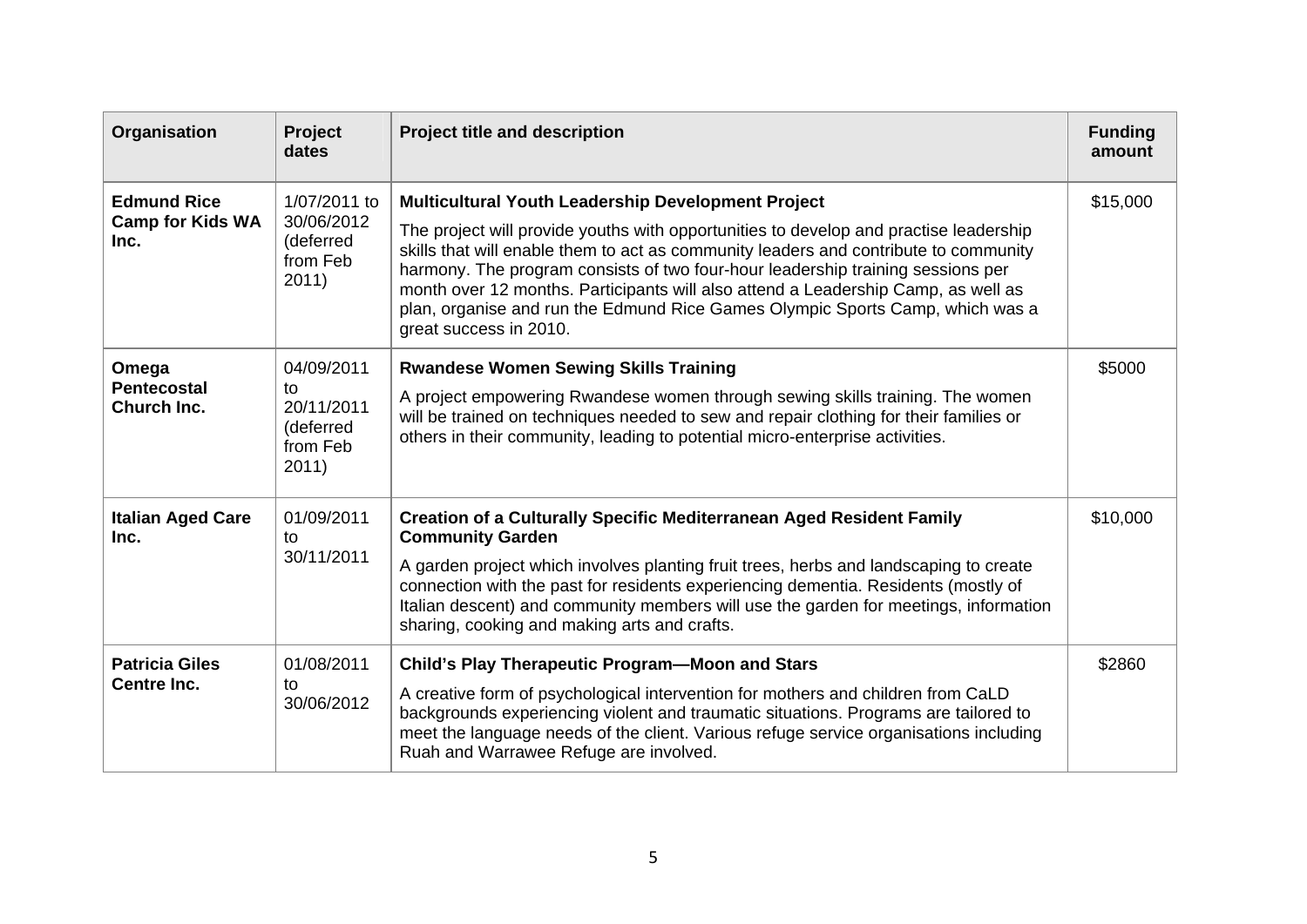| Organisation                                                                        | Project<br>dates               | <b>Project title and description</b>                                                                                                                                                                                                                                                                                                                                                                                                           | <b>Funding</b><br>amount |
|-------------------------------------------------------------------------------------|--------------------------------|------------------------------------------------------------------------------------------------------------------------------------------------------------------------------------------------------------------------------------------------------------------------------------------------------------------------------------------------------------------------------------------------------------------------------------------------|--------------------------|
| Pilbara<br><b>Multicultural</b><br><b>Association Inc.</b>                          | 01/09/2011<br>to<br>31/10/2011 | <b>Brazilian and African Cultural Day Event</b><br>A cultural day to foster community relations by increasing awareness through dance,<br>music, food and dress. Activities include: dance workshops, drumming classes, food<br>stalls, dance performances and music.                                                                                                                                                                          | \$5000                   |
| <b>The Darlington</b><br><b>Arts Festival</b>                                       | 05/11/2011<br>to<br>06/11/2011 | The Darlington Arts Festival 2011<br>An exhibition of painting, sculpture, jewellery, photography and performing arts by<br>various groups of artists including a guest performance by the Edmund Rice Choir and<br>'Have a go' workshops displaying crafts from CaLD groups. Visitors are mostly from the<br>Perth hills area and outer metropolitan rural communities.                                                                       | \$2000                   |
| <b>Soul Gestures Inc.</b>                                                           | 01/07/2011<br>to<br>29/02/2012 | <b>Mana Ora Maori Youth Leadership Program 2011</b><br>This project builds on the results from the 2010 program, to consolidate the skills<br>learned, with last year's participants mentoring younger Maori boys. There has been a<br>significant increase in suicide amongst Maori boys. The growing needs of young Maori<br>women will be recognised under a new workshop tailored specifically to their cultural<br>and educational needs. | \$10,000                 |
| <b>The Redeemed</b><br><b>Christian Church</b><br>of God, Western<br>Australia Inc. | 09/09/2011<br>to<br>10/09/2011 | <b>Festival of Light</b><br>A one-day multicultural event comprising various African communities including<br>Liberian, Nigerian and Kenyan. An audience of 200 is expected at the venue in<br>Cannington. Activities include dance and song performances, and displays of cultural<br>attire and food.                                                                                                                                        | \$3000                   |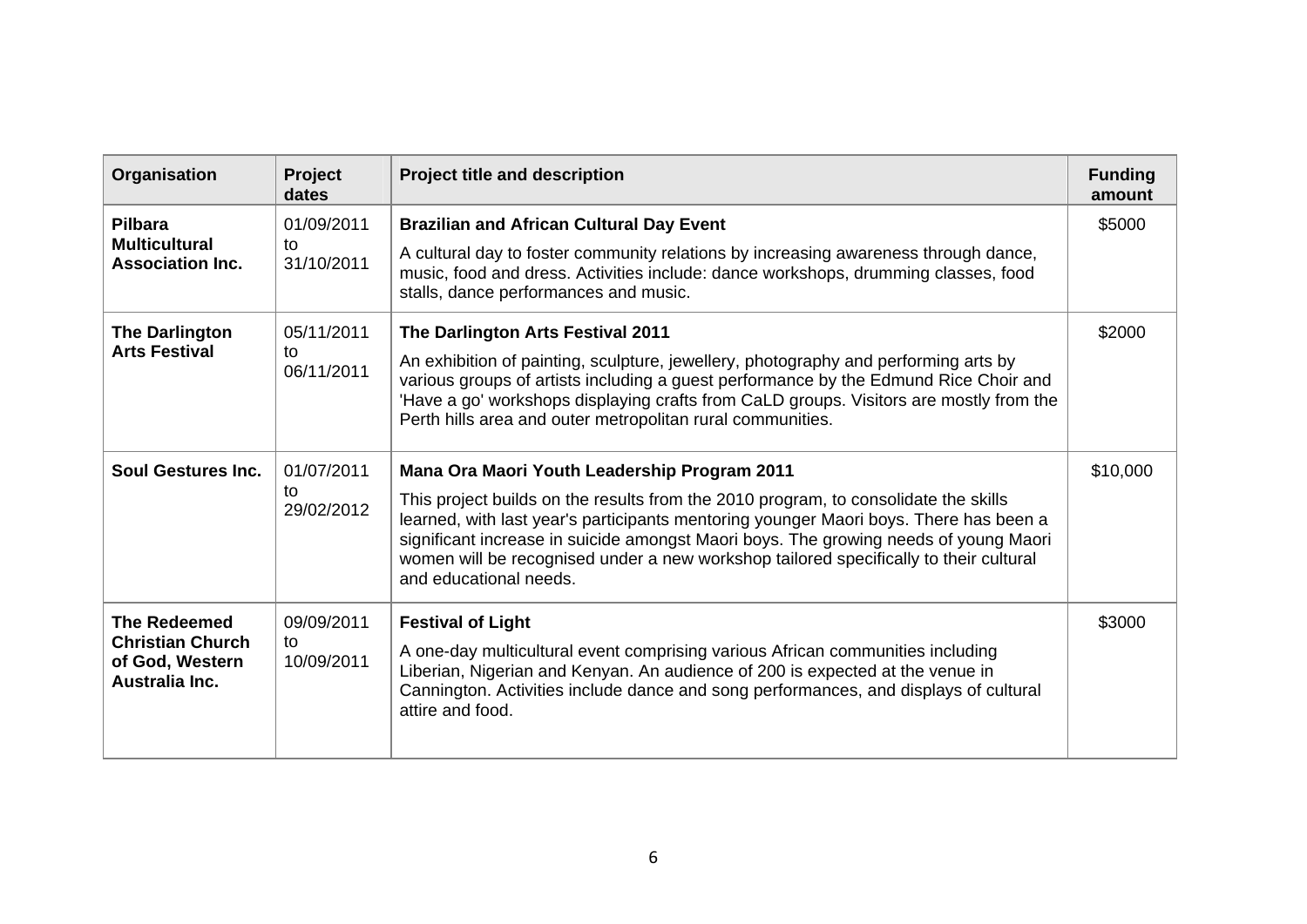|                                       |                                | <b>Approved grants-August 2011</b>                                                                                                                                                                                                                                                                                                                                                                                                                                |                          |
|---------------------------------------|--------------------------------|-------------------------------------------------------------------------------------------------------------------------------------------------------------------------------------------------------------------------------------------------------------------------------------------------------------------------------------------------------------------------------------------------------------------------------------------------------------------|--------------------------|
| Organisation                          | <b>Project</b><br>dates        | <b>Project title and description</b>                                                                                                                                                                                                                                                                                                                                                                                                                              | <b>Funding</b><br>amount |
| 1. Eritrean<br><b>Community of WA</b> | 24/09/2011<br>to<br>25/09/2011 | Eritrean and Beja people cultural night<br>Encompassing children's entertainment, folklore performances and stall displays, this<br>cultural night showcases Eritrean and Beja culture. The Beja Cultural Association is a<br>partnering organisation. Several African community groups from Ethiopian, Sudanese<br>and Somali backgrounds are expected to participate in the event.<br>An audience of 400 is expected at the Australian Asian Association venue. | \$5000                   |
| 2. Indian Society<br>of WA Inc        | 23/10/2011<br>to<br>23/10/2011 | Diwali Mela<br>This event celebrates the major Indian festival of Diwali Mela (Festival of Lights) and<br>aims to increase awareness of Indian cultural heritage and diversity in the wider WA<br>community. Major highlights are food stalls offering diverse Indian cuisines, as well as<br>cultural displays and fireworks.<br>An audience of 20,000 is expected at Herb Graham Recreation Centre, with<br>participation from various Indian community groups. | \$5000                   |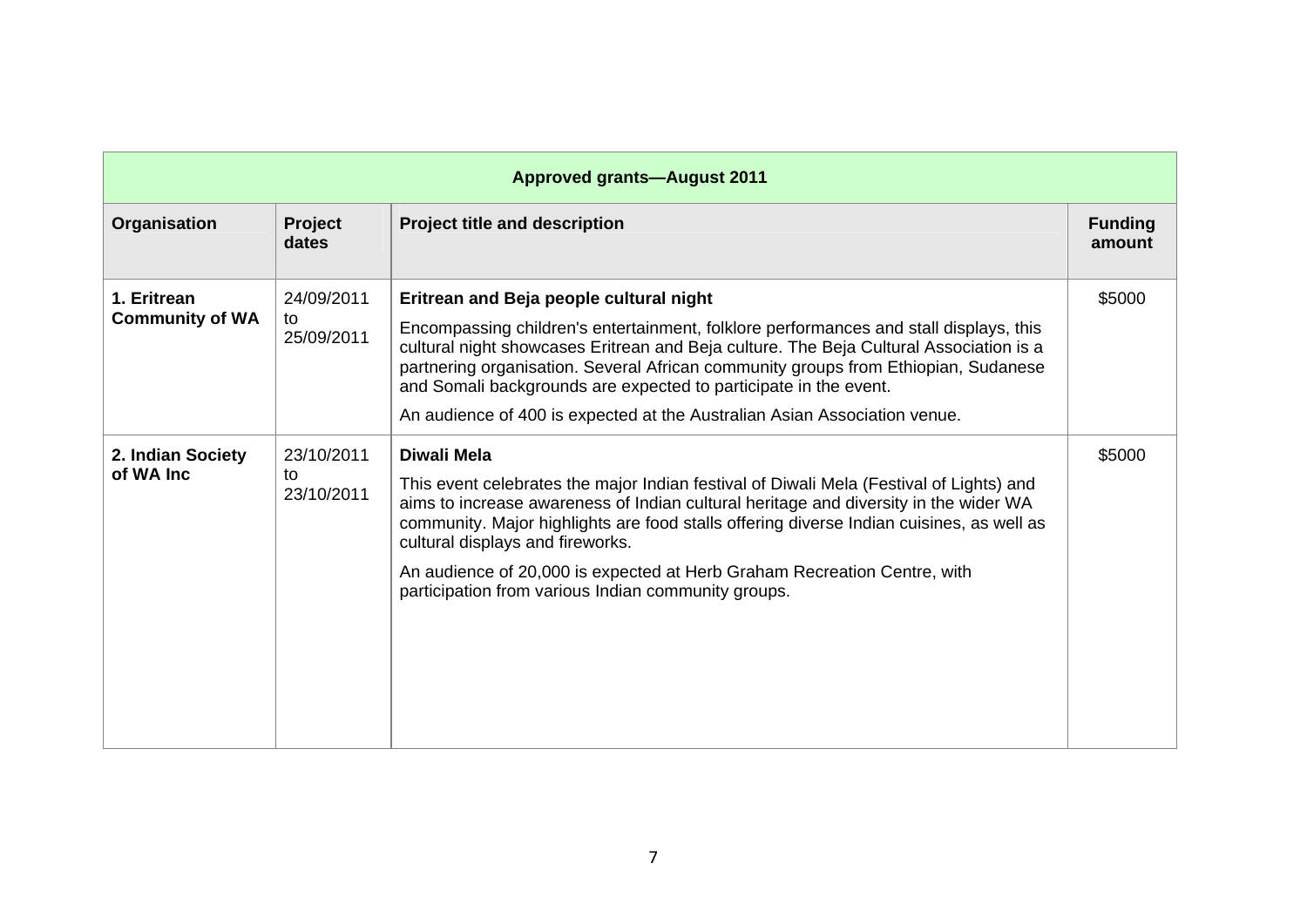| Organisation                                                                                                    | Project<br>dates                                                 | <b>Project title and description</b>                                                                                                                                                                                                                                                                                                                                                                                                                              | <b>Funding</b><br>amount |
|-----------------------------------------------------------------------------------------------------------------|------------------------------------------------------------------|-------------------------------------------------------------------------------------------------------------------------------------------------------------------------------------------------------------------------------------------------------------------------------------------------------------------------------------------------------------------------------------------------------------------------------------------------------------------|--------------------------|
| 3. Krahn<br><b>Association of</b><br>Australia (KAA)<br><b>Inc</b>                                              | 27/10/2011<br>to<br>30/10/2011<br>(deferred<br>from May<br>2011) | <b>Cultural national convention</b><br>A four-day convention to bring together children, youth and adults from the Krahn<br>community for educational and social purposes. Activities include leadership<br>workshops, cultural nights and sports activities.<br>An audience of 600 is expected.                                                                                                                                                                  | \$5000                   |
| <b>4. Rainbow Coast</b><br>Neighbourhood<br><b>Centre Inc.</b>                                                  | 16/03/2012<br>to<br>16/06/2012                                   | Learn English Learn Health program<br>Consisting of six weekly sessions titled 'Learn English Learn Health', this project will<br>provide a fun, safe and interactive way to learn English as a second language while<br>learning how to optimise health and wellbeing for members of the CaLD community in<br>Katanning.<br>Twenty-five participants are expected from diverse backgrounds including Karen,<br>Filipino, Afghan, Burundi, Congolese and Rwandan. | \$5000                   |
| 5. Russian Ethnic<br><b>Community and</b><br>Youth<br><b>Development</b><br><b>Association</b><br>'Rusichi' Inc | 29/10/2011<br>to<br>29/10/2011                                   | 'Eh Cossacks'-Celebrating the 10-year anniversary of the Russian folk<br>organisation 'Rusichi'<br>Celebrating the 10th anniversary of this Russian folk organisation, this event<br>showcases Russia's musical, cultural and historical traditions. Performances include<br>Russian folk songs, dances and guest performances by Aboriginal, Ukrainian,<br>Hungarian and Polish dance groups.<br>An audience of 200 is expected at Cracovia Club in Beechboro.   | \$3000                   |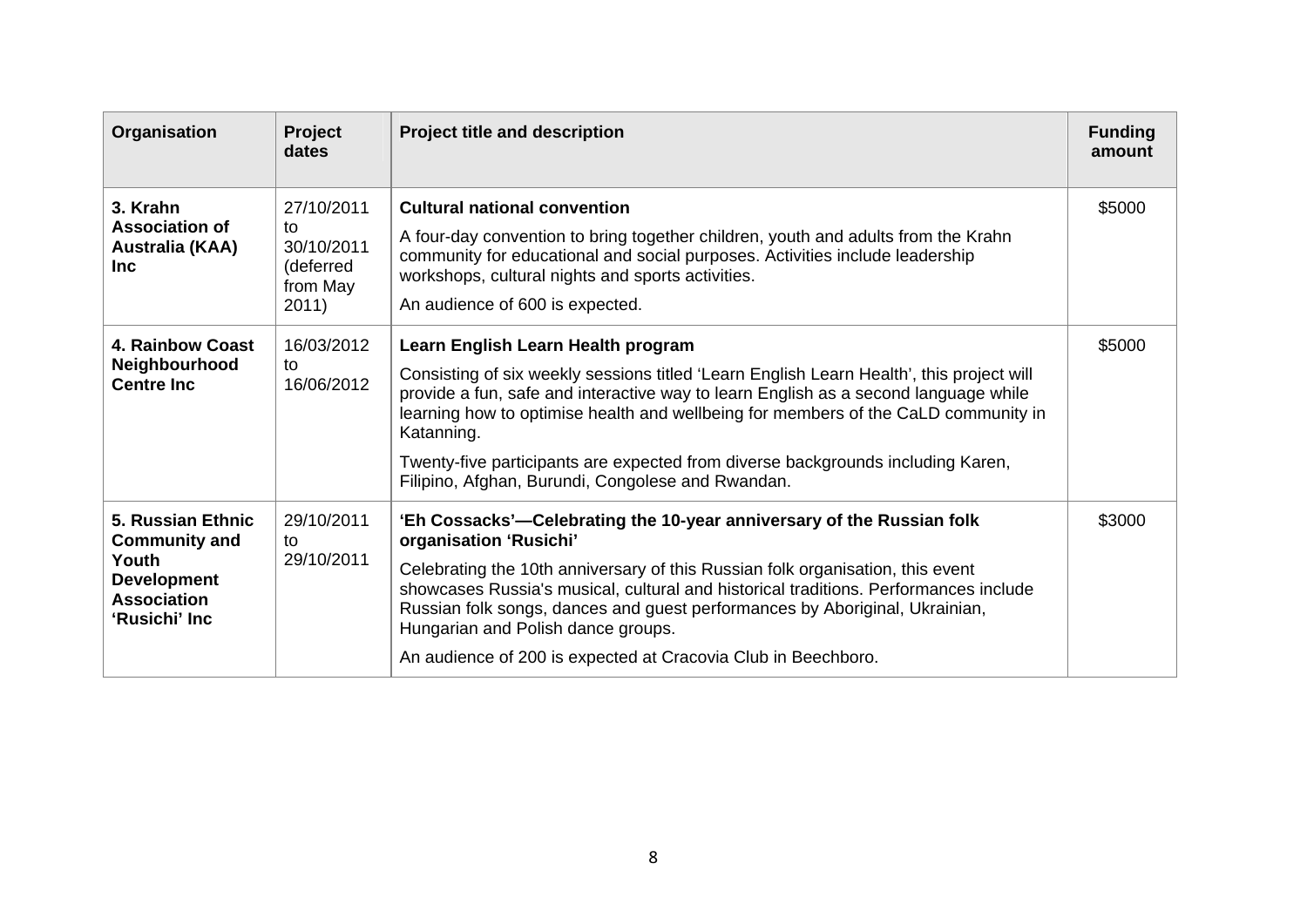| Organisation                                                     | Project<br>dates               | <b>Project title and description</b>                                                                                                                                                                                                                                                                                                                                                                                                             | <b>Funding</b><br>amount |
|------------------------------------------------------------------|--------------------------------|--------------------------------------------------------------------------------------------------------------------------------------------------------------------------------------------------------------------------------------------------------------------------------------------------------------------------------------------------------------------------------------------------------------------------------------------------|--------------------------|
| 6. Western<br><b>Australia Telugu</b><br><b>Association Inc.</b> | 06/11/2011<br>to<br>06/11/2011 | <b>Festival of Lights 2011</b><br>Celebrating the major Hindu festival of Diwali, this event is open to the general public<br>and aims to promote multiculturalism and improve community spirits. Activities include<br>food stalls, cultural and dance performances by ethnic groups, and the promotion of<br>health projects such as blood donations and cancer awareness.<br>An audience of 6000 is expected at the Murdoch University venue. | \$5000                   |
|                                                                  |                                | <b>Total</b>                                                                                                                                                                                                                                                                                                                                                                                                                                     | \$28,000                 |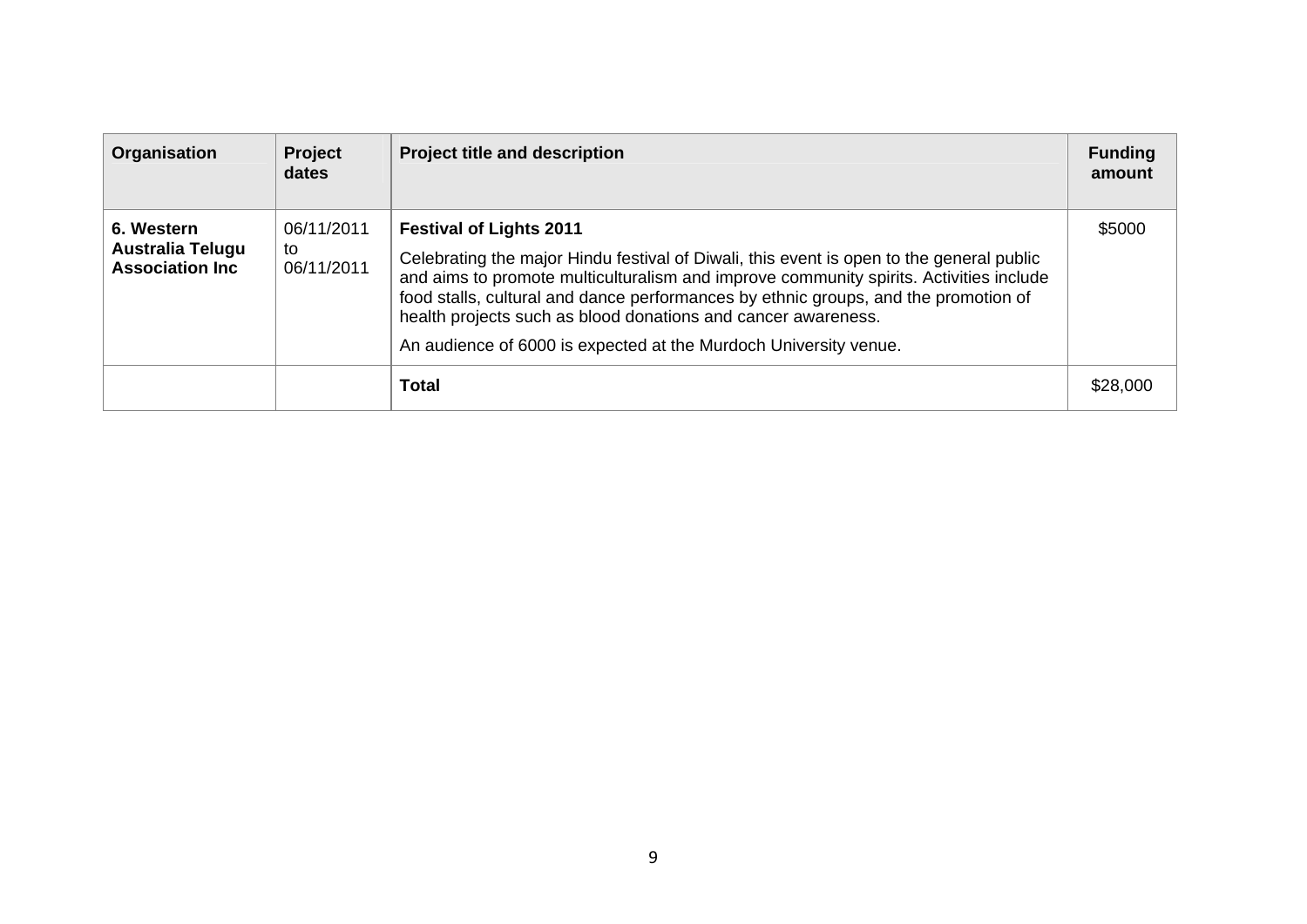|                                                                                |                      | <b>Approved grants-November 2011</b>                                                                                                                                                                                                                                                                                                                                                                                     |                          |
|--------------------------------------------------------------------------------|----------------------|--------------------------------------------------------------------------------------------------------------------------------------------------------------------------------------------------------------------------------------------------------------------------------------------------------------------------------------------------------------------------------------------------------------------------|--------------------------|
| Organisation                                                                   | <b>Project dates</b> | <b>Project title and description</b>                                                                                                                                                                                                                                                                                                                                                                                     | <b>Funding</b><br>amount |
| <b>Abruzzese</b><br>Emigrant<br><b>Association of</b><br><b>Australia Inc.</b> | 18/03/2012           | <b>Multicultural Festival WA</b><br><b>Harmony Week 2012</b><br>This outdoor festival brings together various ethnic groups to share cultural<br>traditions. The interaction will enable people to appreciate other cultures and<br>increase awareness about the State's cultural diversity. Activities planned include<br>arts, cultural clinics and food stalls. Five thousand participants are expected to<br>attend. | \$15,000                 |
| <b>Arts Margaret</b><br><b>River Inc.</b>                                      | 18/03/2012           | In Harmony-Music, Movie, Food<br><b>Harmony Week 2012</b><br>Aimed at reducing the isolation experienced by culturally and linguistically diverse<br>(CaLD) communities in the Margaret River region, this event provides an<br>opportunity to welcome CaLD community members and showcase the region's<br>cultural diversity. One hundred participants are expected to attend the cultural<br>centre.                   | \$2600                   |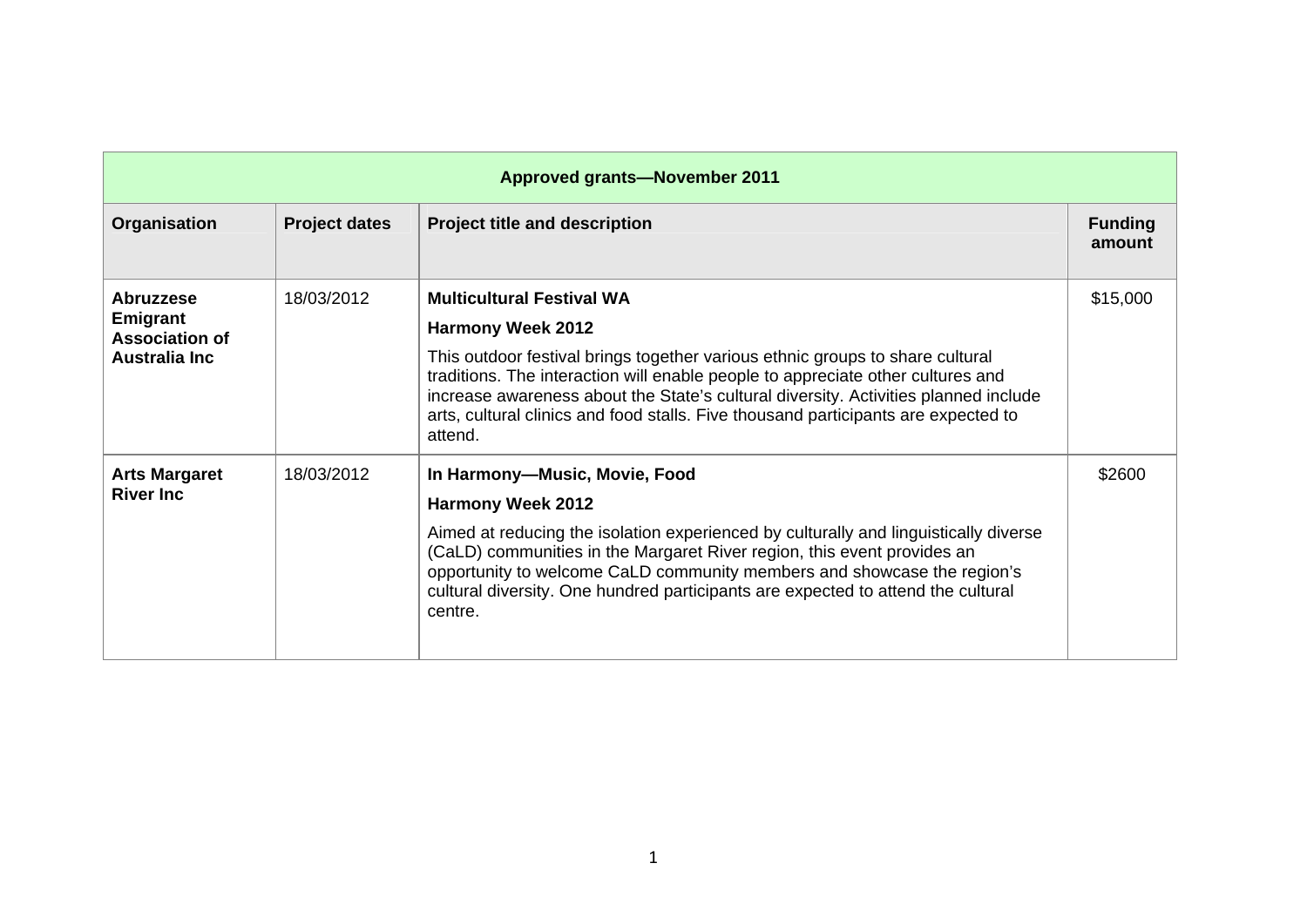| Organisation                                               | <b>Project dates</b>       | <b>Project title and description</b>                                                                                                                                                                                                                                                                                                                                                                                                                                                                                                       | <b>Funding</b><br>amount |
|------------------------------------------------------------|----------------------------|--------------------------------------------------------------------------------------------------------------------------------------------------------------------------------------------------------------------------------------------------------------------------------------------------------------------------------------------------------------------------------------------------------------------------------------------------------------------------------------------------------------------------------------------|--------------------------|
| <b>Brownlie</b><br><b>Community Focus</b><br><b>Inc</b>    | 17/03/2012                 | <b>Brownlie Harmony Day Celebration 2012</b><br><b>Harmony Week 2012</b><br>A one-day event celebrating the Bentley community's cultural diversity. The project<br>will engage local CaLD communities and link with existing community programs.<br>The event includes traditional Nyoongar activities, music, interactive games for<br>families and an exhibition of community art projects from three local schools.<br>Approximately 300 people are expected to participate.                                                            | \$4900                   |
| <b>Bunbury</b><br><b>Multicultural</b><br><b>Group Inc</b> | 3/03/2012                  | Fun, Food and Dance-A Multicultural Night Under the Stars<br><b>Harmony Week 2012</b><br>This festival celebrates the diverse cultural groups in WA's South West region. The<br>project will enable newly arrived CaLD community members to engage with the<br>wider community and learn about different programs to assist them in finding<br>employment and improve their English language skills. The festival includes artistic<br>performances from 13 ethnic groups as well as many food stalls. An audience of<br>2500 is expected. | \$5000                   |
| <b>Fremantle</b><br><b>Carnevale</b>                       | 9/02/2012 to<br>21/02/2012 | <b>Fremantle Carnevale 2012</b><br>The project will gather artists, performers, musicians, children and other members<br>of the community to create visual art, performance, writing and musical work<br>reflecting traditional carnival themes. A major aim is to combine the creativity of<br>migrant communities with carnival traditions and the contribution of local artists. An<br>audience of 1000 is expected in Fremantle.                                                                                                       | \$5000                   |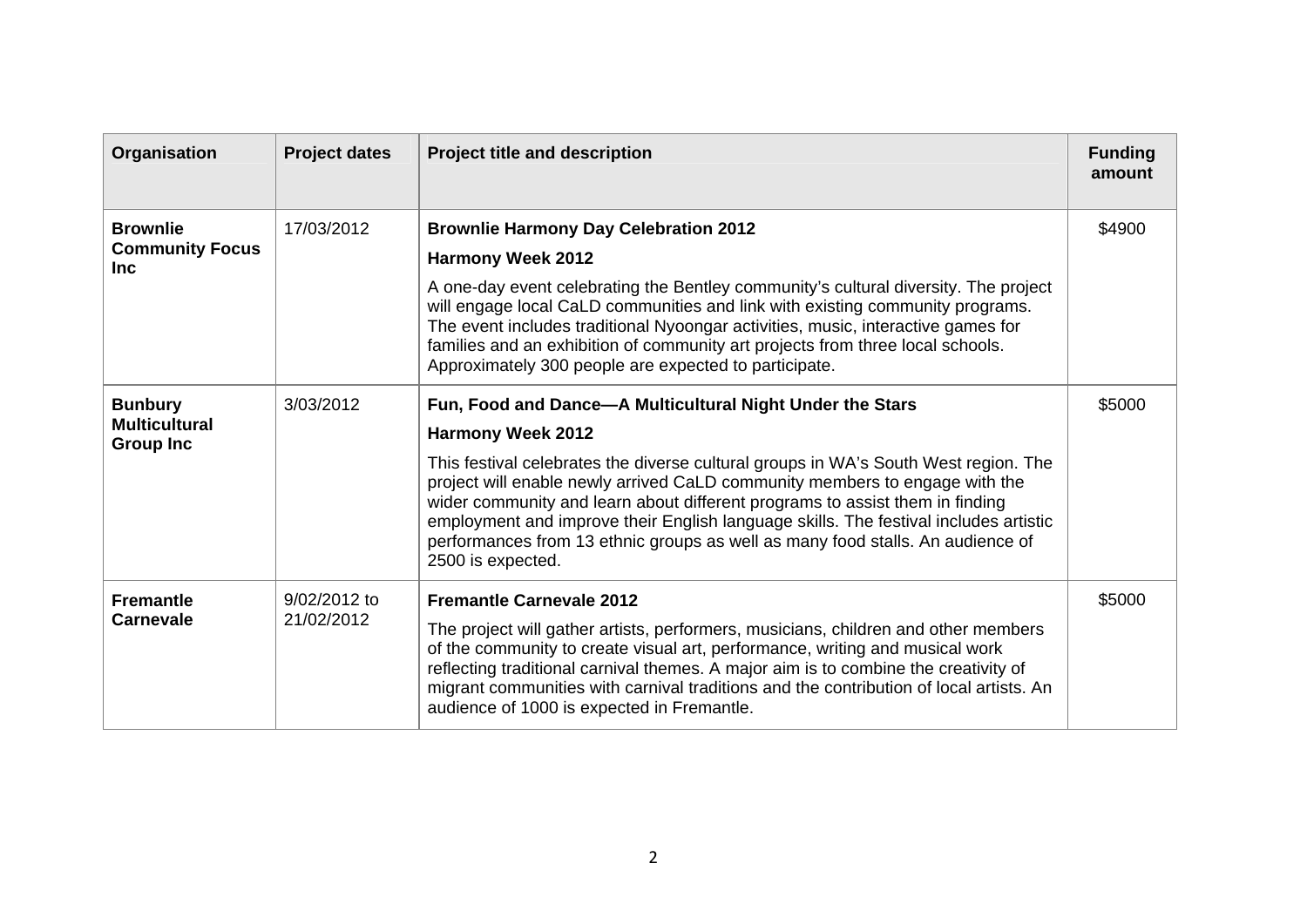| Organisation                                            | Project<br>dates               | <b>Project title and description</b>                                                                                                                                                                                                                                                                                                                                                                                                                                                                                                    | <b>Funding</b><br>amount |
|---------------------------------------------------------|--------------------------------|-----------------------------------------------------------------------------------------------------------------------------------------------------------------------------------------------------------------------------------------------------------------------------------------------------------------------------------------------------------------------------------------------------------------------------------------------------------------------------------------------------------------------------------------|--------------------------|
| <b>General Sikorski</b><br><b>Polish Club Inc.</b>      | 21/04/2012<br>to 5/05/2012     | 40th Anniversary of Service to Polish and Australian Communities<br>The Polish Club marks 40 years of existence with two weeks of celebrations.<br>Approximately 600 people are expected to attend two weeks of events, which include<br>an exhibition on the history of the club and its achievements. The culmination of the<br>40th Anniversary of the Polish Club celebrations will be a Gala Ball incorporating a<br>dinner for 200 people, with an awards presentation and early Polish music.                                    | \$5000                   |
| Guinean<br><b>Community</b><br><b>Association of WA</b> | 15/03/2012<br>to<br>21/03/2012 | <b>Harmony Week 2012 Event</b><br>This event brings together the three neighbouring countries of the Mano River Union:<br>Guinea, Liberia and Sierra Leone. The project aims to enlighten community members<br>and younger generations about the similarities and differences of their cultures and to<br>strengthen good relationships. Community members from Liberia and Sierra Leone will<br>present information on the refugee experience. An audience of 100 is expected to<br>attend the event at Queens Park Recreation Centre. | \$3000                   |
| <b>Harvey Mainstreet</b><br><b>Inc</b>                  | 18/03/2012                     | <b>Harvey Harvest Festival 2012</b><br>A one-day event to celebrate and acknowledge Harvey's rich Italian heritage and<br>increase pride in the shire. The project will create social, cultural and economic benefits<br>to encourage community involvement and promote Harvey, its products and services to<br>Western Australia. The family friendly festival includes entertainment, market stalls and<br>tours. More than 1300 visitors were attracted to the 2011 event and a similar number is<br>expected at the 2012 festival.  | \$3500                   |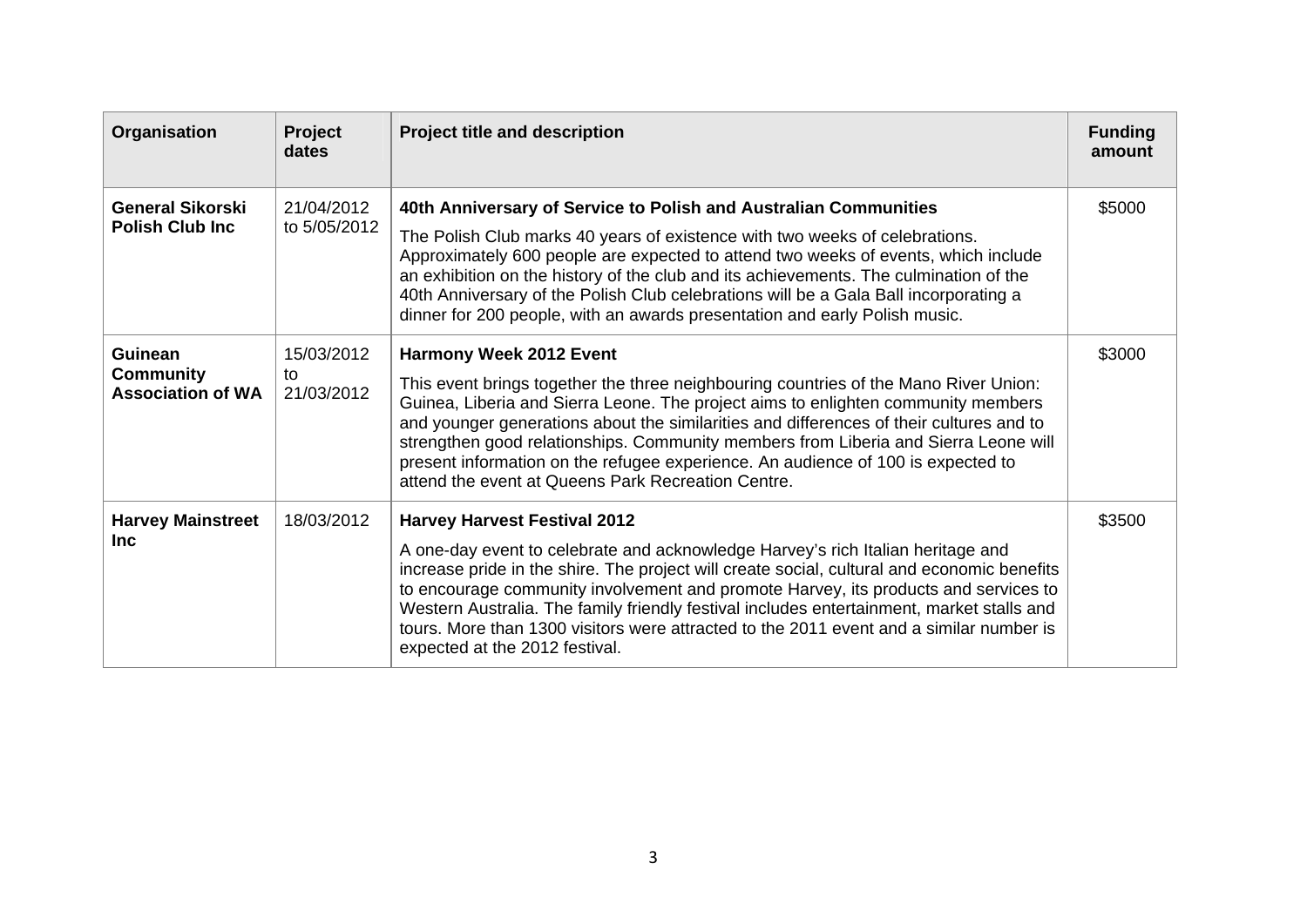| Hindi Samaj of<br><b>Western Australia</b><br><b>Inc</b>    | 15/01/2012<br>to<br>15/05/2012 | <b>INDRADHANUSH</b><br>Offering a platform for Western Australians to perform in the Hindi language, this<br>program brings people together from countries that share an interest in the Hindi<br>language and culture, such as Australia, India, Indonesia, Fiji, Nepal, Afghanistan,<br>Mauritius, New Zealand and the United Kingdom. The project will encourage younger<br>generations to learn about the Hindu culture and engage them in community-based<br>programs. About 600 participants are expected to attend the program at Penrhos<br>School. | \$3000   |
|-------------------------------------------------------------|--------------------------------|-------------------------------------------------------------------------------------------------------------------------------------------------------------------------------------------------------------------------------------------------------------------------------------------------------------------------------------------------------------------------------------------------------------------------------------------------------------------------------------------------------------------------------------------------------------|----------|
| The Chung Wah<br><b>Association Inc</b>                     | 29/01/2012                     | 2012 Chinese New Year-Commemorating 'The Year of the Chinese Culture in<br>Australia'<br>This major street celebration in Northbridge aims to promote the relationship between<br>Australian and Chinese culture and includes a concert, lion and dragon dances, cultural<br>activities and food stalls. Forty participants from organisations in WA will manage the<br>event. An audience of 5000-10000 is expected.                                                                                                                                       | \$15,000 |
| <b>Twa Community</b><br><b>Inc</b>                          | 17/03/2012                     | <b>TWA Community Cultural and Family Day</b><br>This is the first event of its kind, bringing together Twa people and service providers<br>who have been working together for the past five years. The project aims to break<br>down the isolation of Twa people who have complex settlement issues and to teach<br>children about Twa culture. Approximately 150 people are expected to attend the event<br>at Stirling Civic Gardens.                                                                                                                     | \$4000   |
| <b>Mirrabooka</b><br><b>Harmony Day</b><br><b>Committee</b> | 23/03/2012                     | <b>Mirrabooka Celebrating Harmony Week 2012</b><br><b>Harmony Week Event</b><br>This Harmony Week festival celebrates diverse cultures and fosters social cohesion.<br>Activities include school choirs, information stalls, children's activities and multicultural<br>food. Participants, including service providers, will showcase cultural diversity and<br>celebrate the themes of Harmony Week through cultural displays and information<br>stalls. An audience of 3000 is expected at Mirrabooka Town Square.                                       | \$5000   |